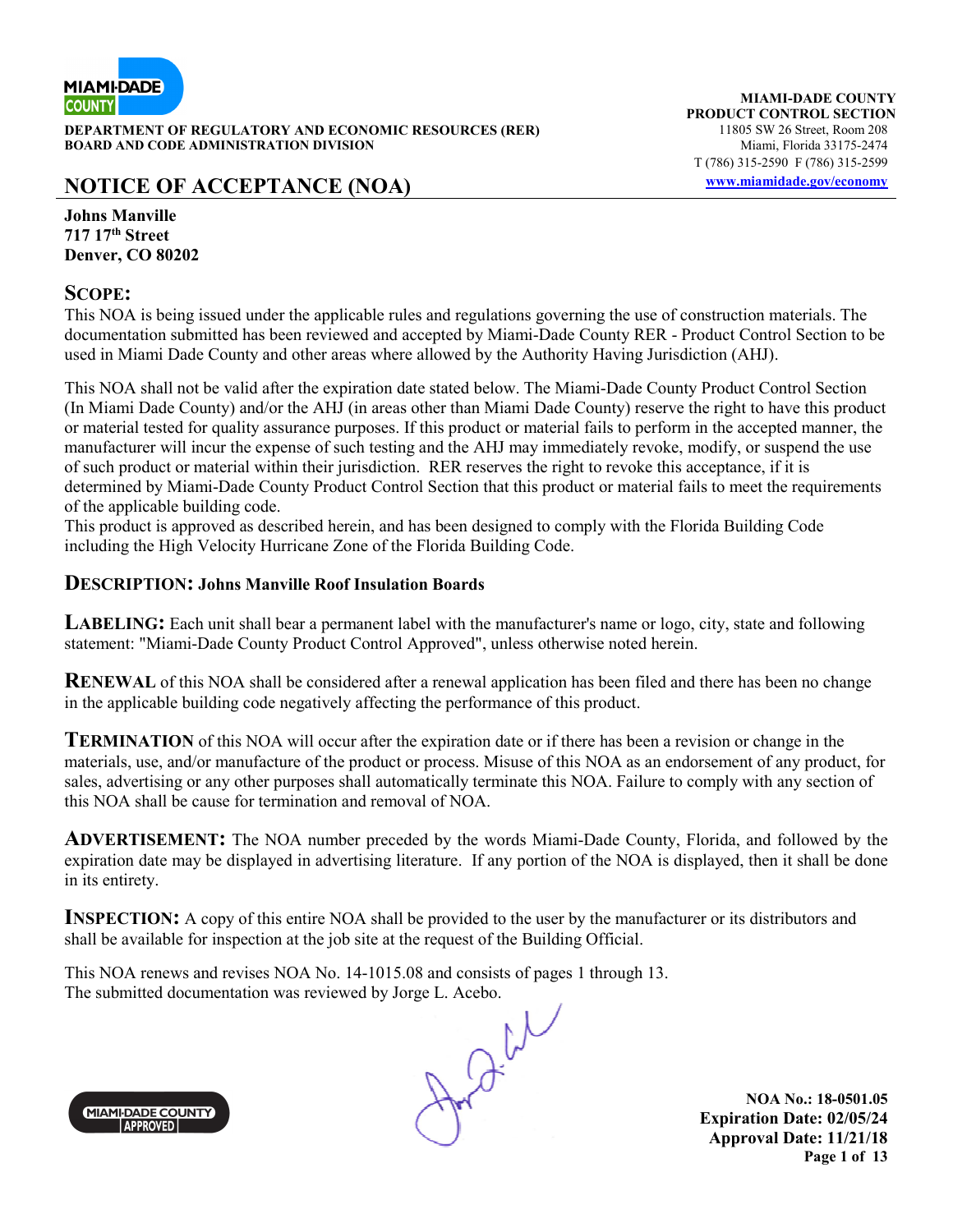#### **ROOFING COMPONENT APPROVAL**

| Category:            | Roofing                                   |
|----------------------|-------------------------------------------|
| <b>Sub-Category:</b> | Insulation                                |
| <b>Type:</b>         | Insulation and Sheathing Foam Panels      |
| <b>Material:</b>     | Polyisocyanurate, Perlite and Fiberglass. |

#### **TYPICAL PHYSICAL PROPERTIES:**

| Product                                         | <b>Property</b>                                       | <b>Test Method</b> | <b>Typical Result</b>                          |
|-------------------------------------------------|-------------------------------------------------------|--------------------|------------------------------------------------|
| <b>ENRGY 3 25 PSI,</b>                          | Density                                               | D1622              | $2.8$ pcf                                      |
| ValuTherm 25 PSI,                               | Compressive Strength                                  | D1621              | $25$ psi                                       |
| <b>R-Panel 25 PSI</b>                           | Water Absorption                                      | C <sub>209</sub>   | $\frac{1}{6}$ by volume (2 hrs)                |
| Manuf. Location: #1                             | Water Vapor Permeance                                 | E96                | $\leq 1$ perm                                  |
|                                                 | Dimensional Stability: 7 days @<br>158°F & 90-100% RH | D2126              | $-2.0\% <$ result < 2.0 %                      |
|                                                 | <b>Surface Buring Characteristics</b>                 | E84                | Flame Spread: 25<br>Smoke Developed: 100       |
| <b>ENRGY 3,</b>                                 | Density                                               | D1622              | $>2$ pcf                                       |
| ValuTherm,                                      | <b>Compressive Strength</b>                           | D <sub>1621</sub>  | $>20$ psi                                      |
| <b>R-Panel</b><br>Manuf. Location: #1           | Dimensional Stability: 7 days @<br>158°F & 90-100% RH | D2126              | $-2.0\% <$ result < 2.0 %                      |
|                                                 | Water Absorption                                      | C <sub>209</sub>   | $\leq$ 1% by volume (2 hrs)                    |
|                                                 | Water Vapor Permeance                                 | E96                | $\leq 1$ perm                                  |
|                                                 | <b>Surface Buring Characteristics</b>                 | E84                | Flame Spread: 30<br>Smoke Developed: 185       |
| <b>ENRGY 3.E</b>                                | Density                                               | D1622              | $\geq$ 2 pcf                                   |
| Manuf. Location: #4                             | Compressive Strength                                  | D1621              | $\geq 20$ psi                                  |
|                                                 | Dimensional Stability: 7 days @<br>158°F & 90-100% RH | D2126              | $-2.0\% <$ result < 2.0 %                      |
|                                                 | Water Absorption                                      | C <sub>209</sub>   | $\langle 1\%$ by volume (2 hrs)                |
|                                                 | Water Vapor Permeance                                 | E96                | $< 1$ perm                                     |
|                                                 | <b>Surface Buring Characteristics</b>                 | E84                | Flame Spread: 35<br>Smoke Developed: 120       |
| <b>ENRGY 3 FR,</b>                              | Tensile Strength                                      | C <sub>209</sub>   | 500 psf                                        |
| <b>ENRGY 3 FR 25 PSI</b><br>Manuf. Location: #1 | Compressive Strength                                  | D1621              | Grade 2, 20 psi<br>Grade 3, 25 psi             |
|                                                 | Dimensional Stability: 7 days @<br>158°F & 90-100% RH | D2126              | $1\%$ by volume (2 hrs)                        |
|                                                 | Water Absorption                                      | C <sub>209</sub>   | $1.5\%$ max.                                   |
|                                                 | Water Vapor Permeance                                 | E96                | $< 1.5$ perm                                   |
|                                                 | <b>Surface Buring Characteristics</b>                 | E84                | Flame Spread: 20-30<br>Smoke Developed: 55-250 |

**Note: The physical properties listed above are presented at typical average values as determined by accepted ASTM test methods and are subject to normal manufacturing variation. Numerical ratings as determined by ASTM Test Method E-84 are not intended to reflect hazards presented by this or any other material under actual fire conditions.**



**NOA No.: 18-0501.05 Expiration Date: 02/05/24 Approval Date: 11/21/18 Page 2 of 13**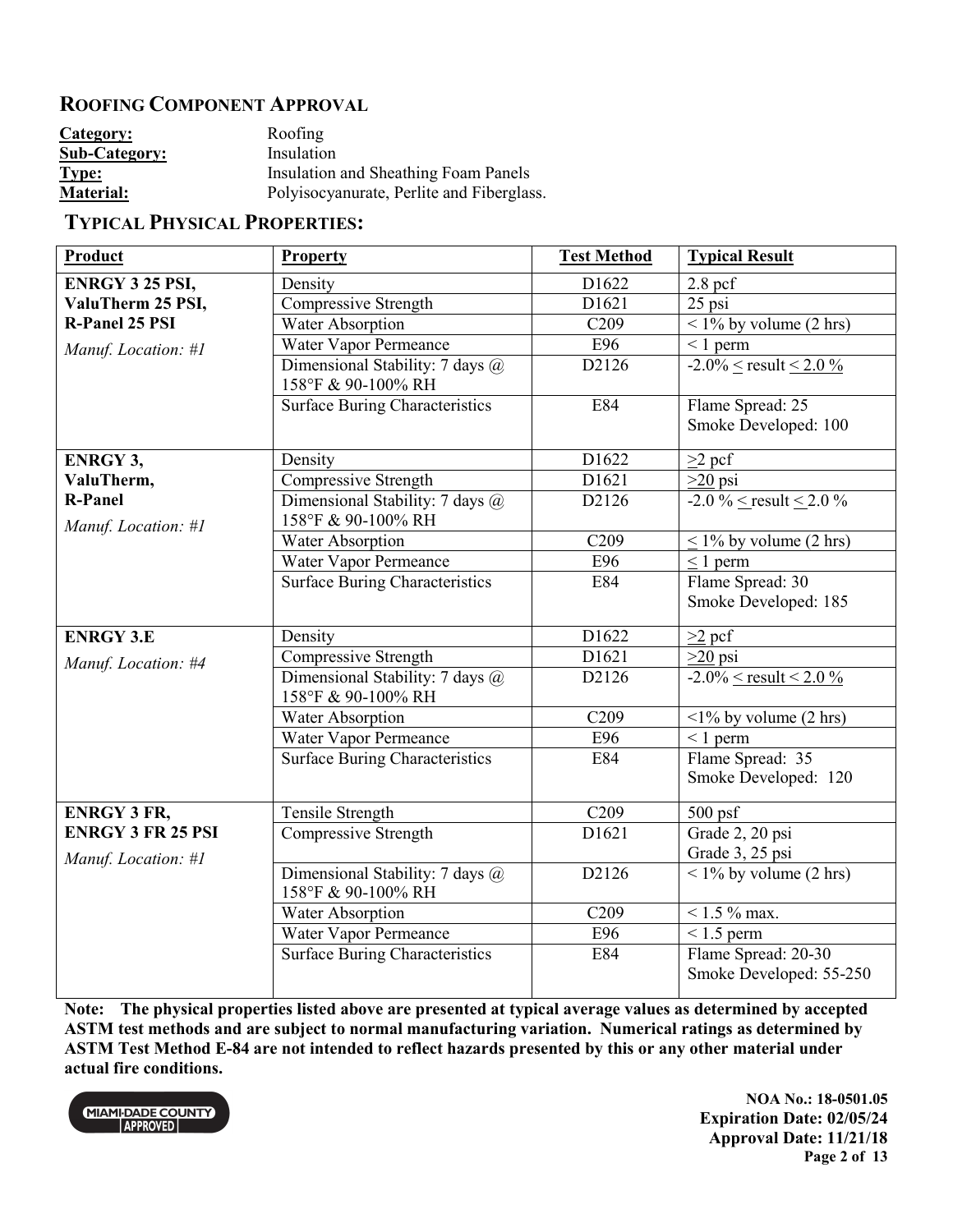| Product                      | <b>Property</b>                        | <b>Test Method</b>             | <b>Typical Result</b>                          |
|------------------------------|----------------------------------------|--------------------------------|------------------------------------------------|
| <b>ENRGY 3 Plus™</b>         | Water Absorption                       | ASTM C 209                     | $< 2\%$                                        |
|                              | Water Vapor Permeability               | E96                            | $\overline{1}$ perm                            |
| Manuf. Location: #1          | Dimensional Stability:                 | D2126                          | $< 2\%$                                        |
|                              |                                        |                                |                                                |
| <b>ENRGY 3 AGF,</b>          | Water Absorption                       | ASTM C 2842                    | $< 3.5\%$                                      |
| <b>ENRGY 3 AGF 25 PSI</b>    | Tensile Strength                       | <b>ASTM D 1623</b>             | 730 psf                                        |
| ValuTherm AGF,               | Compressive Strength                   | D1621                          | Grade 2, 20 psi                                |
| <b>ValuTherm AGF 25 PSI</b>  |                                        |                                | Grade 3, 25 psi                                |
| Manuf. Location: #1          | Water Vapor Permeability               | E96                            | $\leq 1$ perm                                  |
|                              | Dimensional Stability:                 | D2126                          | $\frac{1}{2\%}$ linear                         |
|                              |                                        |                                |                                                |
| <b>ENRGY 3 CGF,</b>          | Water Absorption                       | ASTM C 2842                    | $< 1.5\%$                                      |
| <b>ENRGY 3 CGF 25 PSI,</b>   | Tensile Strength                       | ASTM D 1623                    | $500 \,\mathrm{psf}$                           |
| ValuTherm CGF,               | Compressive Strength                   | D1621                          | Grade 2, 20 psi                                |
| ValuTherm CGF 25 PSI         |                                        |                                | Grade 3, 25 psi                                |
| Manuf. Location: #1          | Water Vapor Permeability               | E96                            | $< 1.5$ perm                                   |
|                              | Dimensional Stability: 7 days          | D2126                          | $\sqrt{2\%}$ linear                            |
|                              | <b>Surface Burning Characteristics</b> | E84                            | Flame Spread: 20-30<br>Smoke Developed: 55-250 |
| <b>ENRGY 3 Foil Faced,</b>   | Water Absorption                       | ASTM C 209                     | $1.0\%$ max.                                   |
| <b>ENRGY 3 Foil Faced 25</b> | Compressive Strength                   | D <sub>1621</sub>              | 20 psi nominal                                 |
| <b>PSI</b>                   | Water Vapor Permeability               | E96                            | $< 1.0$ perm                                   |
| Manuf. Location: #1          | Dimensional Stability: 7 days          | D2126                          | $\frac{1}{2\%}$ linear                         |
|                              |                                        |                                | $<$ 2% crosswise                               |
| FescoBoard,                  | Water Absorption                       | $\overline{\text{ASTM}}$ C 209 | $< 1.5\%$ by volume (2 hrs)                    |
| <b>FescoBoard HD</b>         | Compressive Strength                   | ASTM C 165                     | 5% consolidate: 30 psi                         |
| Manuf. Location: #3          |                                        |                                | 10% consolidate: 40 psi                        |
|                              |                                        |                                | 10% consolidate: 45 psi                        |
|                              |                                        |                                | (HD)                                           |
|                              | Laminar Strength                       | ASTM C 209                     | 7 psi                                          |
|                              | Flexural Strength                      | ASTM C 203                     | 65 psi                                         |
|                              |                                        |                                | 80 psi (HD)                                    |
|                              | Density                                | ASTM C 209                     | 9 pcf                                          |
|                              |                                        |                                | $10$ pcf (HD)                                  |
|                              | Linear Expansion                       | ASTM C 209                     | $< 0.5\%$                                      |

**Note: The physical properties listed above are presented at typical average values as determined by accepted ASTM test methods and are subject to normal manufacturing variation. Numerical ratings as determined by ASTM Test Method E-84 are not intended to reflect hazards presented by this or any other material under actual fire conditions.**



**NOA No.: 18-0501.05 Expiration Date: 02/05/24 Approval Date: 11/21/18 Page 3 of 13**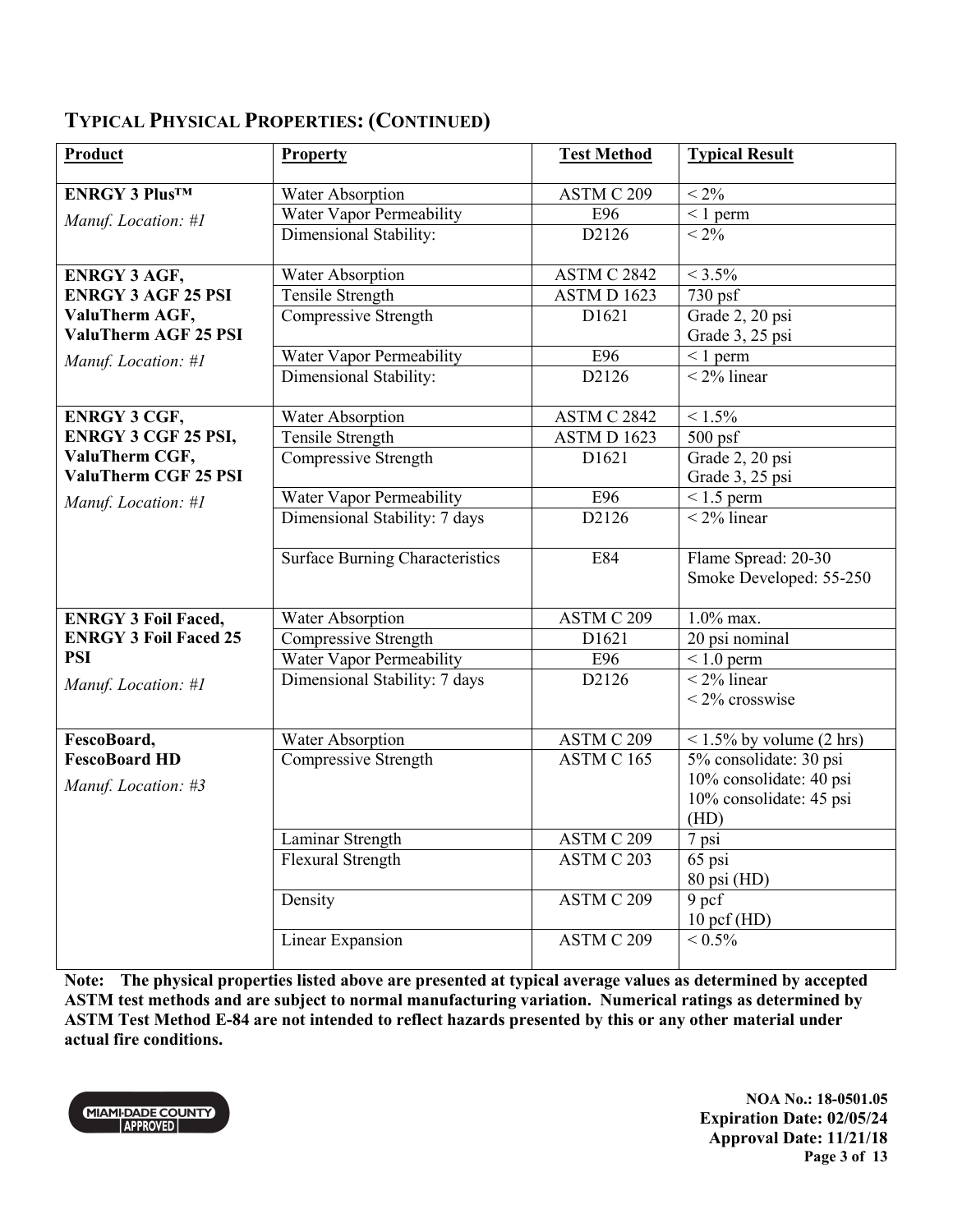| Product                | <b>Property</b>                                          | <b>Test Method</b> | <b>Typical Result</b>                                   |
|------------------------|----------------------------------------------------------|--------------------|---------------------------------------------------------|
| <b>Fesco Foam</b>      | Water Absorption                                         | ASTM C 209         | $< 1.5\%$ by volume (2 hrs)                             |
| Manuf. Location: #1    | <b>Compression Resistance</b>                            | <b>ASTM C 1621</b> | 20 psi nom.                                             |
|                        | Laminar Strength                                         | ASTM C 209         | 4 psi                                                   |
|                        | Dimensional Stability: 7 days                            | D2126              | $<$ 2% linear                                           |
|                        | Water Vapor Permeability                                 | E96                | $\leq 1$ perm                                           |
|                        | <b>Surface Burning Characteristics</b>                   | E84                | Flame Spread: 35 max.                                   |
|                        |                                                          |                    | Tapered, 25 max.                                        |
| <b>Retro-Fit Board</b> | Water Absorption                                         | ASTM C 209         | $2.7\%$ by volume $(2 \text{ hrs})$                     |
| Manuf. Location: #3    | Compressive Strength                                     | ASTM C 165         | 5% consolidate: 38 psi                                  |
|                        | Laminar Strength                                         | ASTM C 209         | 15 psi                                                  |
|                        | Flexural Strength                                        | ASTM C 203         | 88 psi                                                  |
|                        | Density                                                  | ASTM C 209         | $11-14$ pcf                                             |
|                        | Linear Expansion                                         | ASTM C 209         | $< 1\%$                                                 |
|                        | Water Vapor Permeability                                 | E96                | 6 perm-inch                                             |
|                        | <b>Surface Buring Characteristics</b>                    | E84                | Flame Spread: 55<br>Smoke Developed: 70                 |
| <b>DuraBoard</b>       | Water Absorption                                         | ASTM C 209         | $3.4\%$ by volume (2 hrs)                               |
| Manuf. Location: #3    | Compressive Strength                                     | ASTM C 165         | 5% consolidate:                                         |
|                        |                                                          |                    | 30 psi $(1/2$ " thick)<br>50 psi (3/4" & 1" thick)      |
|                        | Laminar Strength                                         | ASTM C 209         | $>$ 18 psi (1/2" thick)<br>$> 15$ psi (3/4" & 1" thick) |
|                        | <b>Flexural Strength</b>                                 | ASTM C 203         | 134 psi                                                 |
|                        | Density                                                  | ASTM C 209         | 12 pcf                                                  |
|                        | Linear Expansion                                         | ASTM C 209         | $< 1\%$                                                 |
|                        | Water Vapor Permeability                                 | E96                | 6 perm-inch                                             |
|                        | <b>Surface Buring Characteristics</b>                    | E84                | Flame Spread: 55<br>Smoke Developed: 70                 |
| <b>DuraFoam</b>        | Water Absorption                                         | ASTM C 209         | $< 1.5\%$ by volume (2 hrs)                             |
| Manuf. Location: #1    | Dimensional Stability: 7 days at<br>158°F and 90-100% RH | ASTM D2126         | $\leq 2\%$                                              |
|                        | Laminar Strength                                         | ASTM C 209         | 4 psi                                                   |
|                        | <b>Compression Resistance</b>                            | <b>ASTM C 1621</b> | 20 psi nom.                                             |
|                        | Water Vapor Permeability                                 | E96                | $\leq 1$ perm                                           |
|                        | <b>Surface Burning Characteristics</b>                   | E84                | 25 max.                                                 |

**Note: The physical properties listed above are presented at typical average values as determined by accepted ASTM test methods and are subject to normal manufacturing variation. Numerical ratings as determined by**  ASTM Test Method E-84 are not intended to reflect hazards presented by this or any other material under **actual fire conditions.**



**NOA No.: 18-0501.05 Expiration Date: 02/05/24 Approval Date: 11/21/18 Page 4 of 13**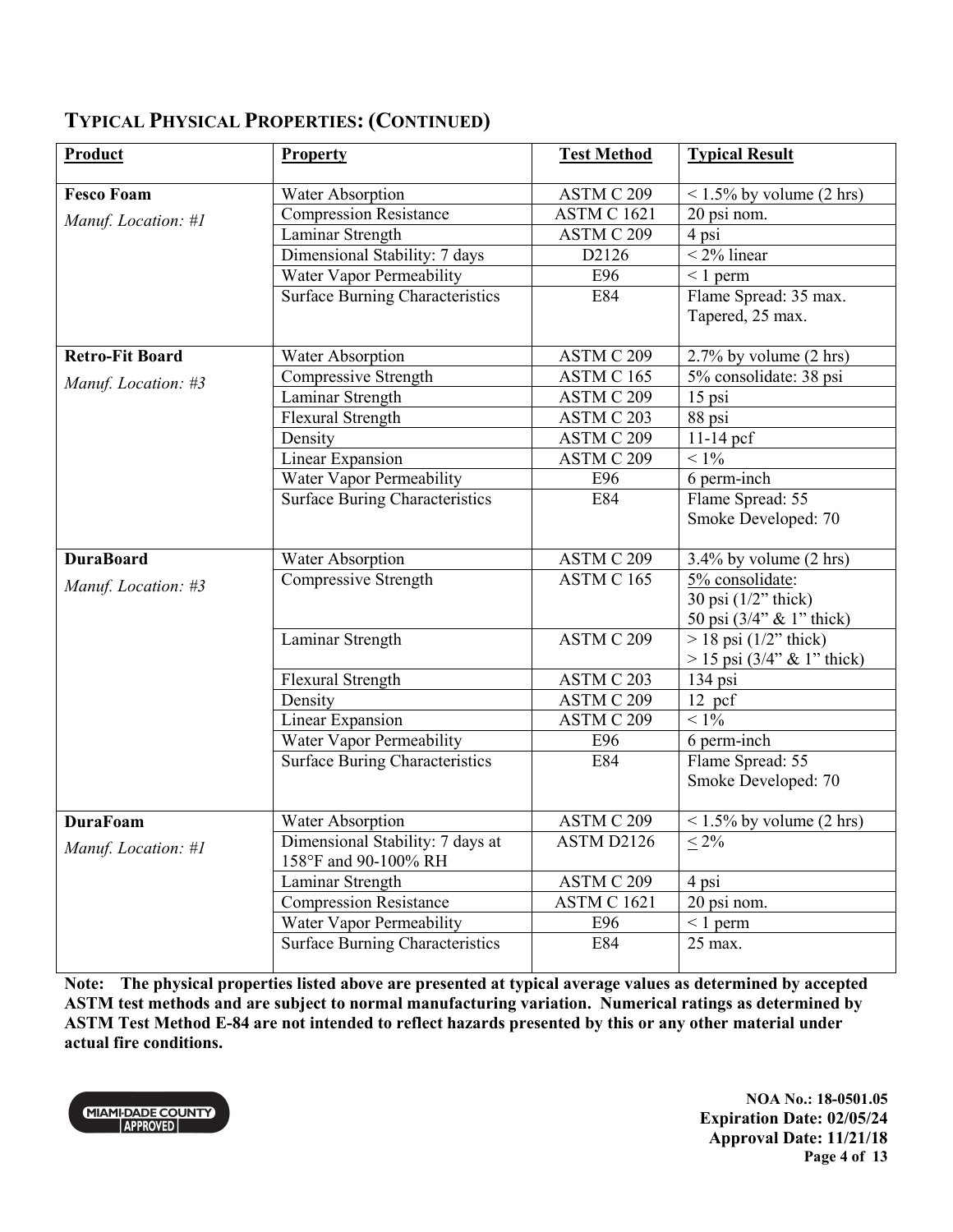| Product                          | <b>Property</b>                                              | <b>Test Method</b>     | <b>Typical Result</b>                   |
|----------------------------------|--------------------------------------------------------------|------------------------|-----------------------------------------|
| <b>Invinsa Roof Board</b>        | Compressive Strength                                         | ASTM D1621             | $>25$ psi                               |
| Manuf. Location(s): #1 and<br>#2 | Dimensional Stability: 7 days at<br>158°F and 90-100% RH     | ASTM D2126             | $\leq$ - 2.0% $\leq$ result $\leq$ 2.0% |
|                                  | Flexural Strength, Modulus of<br>Rupture                     | ASTM C203              | $>40$ psi                               |
|                                  | Flexural Strength, Break Load                                | ASTM C203              | $>17$ lbf                               |
|                                  | Tensile Strength                                             | <b>ASTM C209</b>       | $>500$ psf                              |
|                                  | <b>Water Absorption</b>                                      | <b>ASTM C209</b>       | $1.5\%$                                 |
|                                  | Water Vapor Transmission                                     | ASTM E96               | $<$ 4.0 perms                           |
|                                  | <b>Surface Burning Characteristics</b>                       | <b>ASTM E84</b>        | Flame Spread: 40<br>Smoke Density: 70   |
| <b>Invinsa FR Roof Board</b>     | Compressive Strength                                         | ASTM D <sub>1621</sub> | 150 psi                                 |
| Manuf. Location: #2              | Dimensional Stability: 7 days at<br>158°F and 90-100% RH     | ASTM D2126             | $< 0.6\sqrt{0}$                         |
|                                  | Flexural Strength, Modulus of<br>Rupture                     | ASTM C1037             | $1500$ psi                              |
|                                  | Flexural Strength, Break Load                                | ASTM C1037             | $25$ lbf                                |
|                                  | Water Absorption                                             | ASTM C473              | $< 1$ gram                              |
|                                  | Water Vapor Transmission                                     | ASTM E96               | $\leq 1$ perm                           |
|                                  | Water Vapor Permeance                                        | E96                    | $\leq 1$ perm                           |
| <b>Invinsa Foam</b>              | Compressive Strength                                         | ASTM D1621             | 20 psi min.                             |
| Manuf. Location: #1              | Dimensional Stability: 7 days at<br>158°F and 90-100% RH     | ASTM D2126             | $< 2.0\%$                               |
|                                  | Tensile Strength                                             | ASTM D1623             | 730 psf nominal                         |
|                                  | <b>Water Absorption</b>                                      | ASTM C209              | $< 1.5 \%$                              |
|                                  | Water Vapor Permeance                                        | E96                    | $\leq 1$ perm                           |
| <b>RetroPlus Roof Board</b>      | Density                                                      | ASTM C 209             | 14 pcf                                  |
| Manuf. Location: #3              | Compressive Strength                                         | ASTM D 1621            | 36 psi                                  |
|                                  | Tensile Strength                                             | ASTM C 209             | $1743$ lbf/ft <sup>2</sup>              |
|                                  | Flexural Strength, Break Load                                | ASTM C203              | $176$ lbf                               |
|                                  | Water Absorption                                             | C <sub>209</sub>       | $<$ 3.5% by volume (2 hrs)              |
|                                  | Water Vapor Transmission                                     | ASTM E96               | $16.2$ perm-in                          |
|                                  | Dimensional Stability: 7 days $\omega$<br>158°F & 90-100% RH | D2126                  | $< 2\%$                                 |
|                                  | <b>Surface Burning Characteristics</b>                       | <b>ASTM E84</b>        | Flame Spread: 25<br>Smoke Density: 15   |

**Note: The physical properties listed above are presented at typical average values as determined by accepted ASTM test methods and are subject to normal manufacturing variation. Numerical ratings as determined by ASTM Test Method E-84 are not intended to reflect hazards presented by this or any other material under actual fire conditions.**



**NOA No.: 18-0501.05 Expiration Date: 02/05/24 Approval Date: 11/21/18 Page 5 of 13**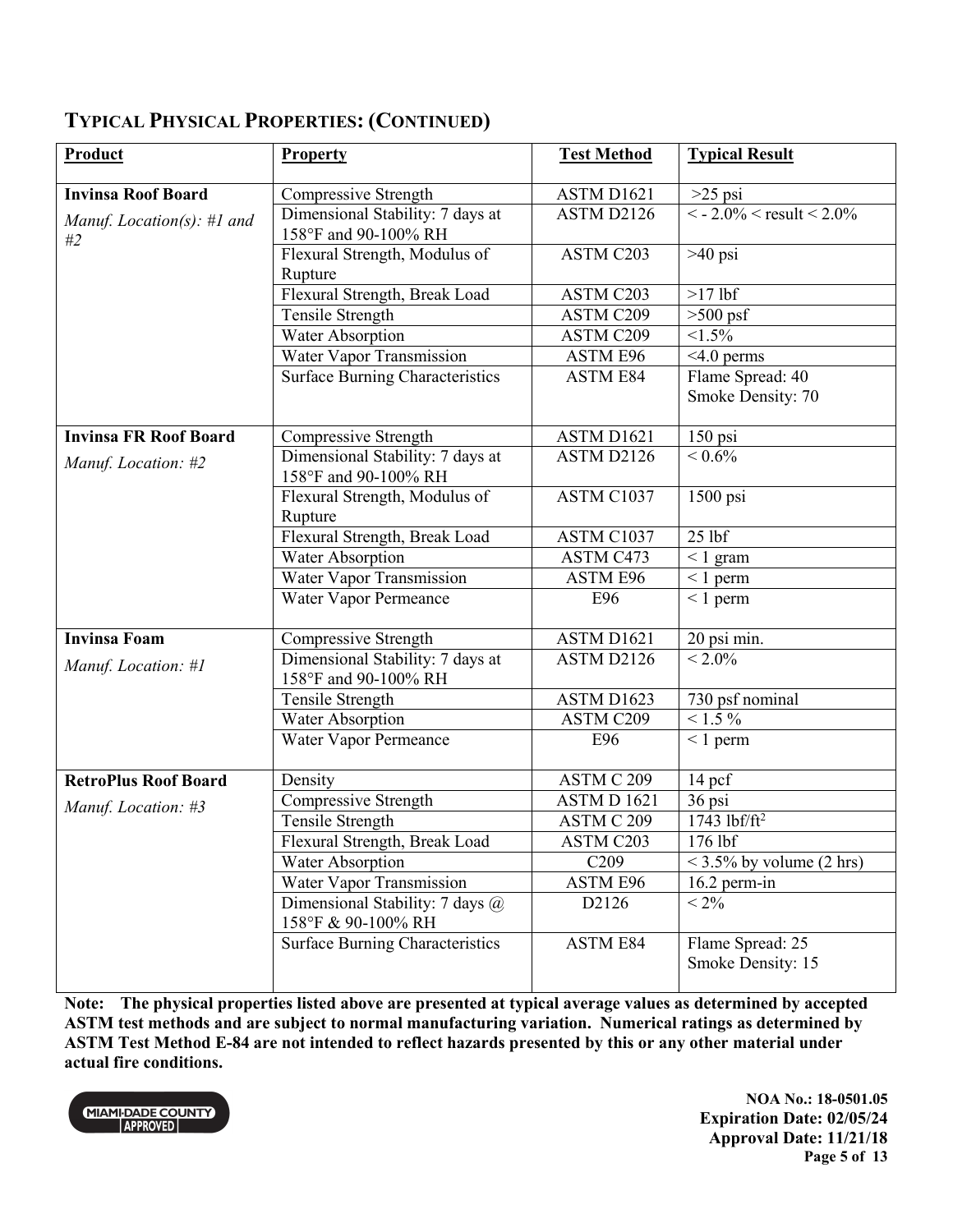| Product                         | <b>Property</b>                        | <b>Test Method</b> | <b>Typical Result</b>   |
|---------------------------------|----------------------------------------|--------------------|-------------------------|
| Nailboard (with plywood         | Water Absorption                       | ASTM C209          | $<1.0$                  |
| only)                           | Dimensional Stability: 7 days at       | ASTM D2126         | $< 2.0\%$               |
| Manuf. Location: #1             | 158°F and 90±100% RH                   |                    |                         |
|                                 | Compressive Strength                   | ASTM D1621         | 138 psi                 |
|                                 | Water Vapor Transmission               | <b>ASTM E96</b>    | $<$ 1 perm-in.          |
|                                 | <b>Surface Burning Characteristics</b> | <b>ASTM E84</b>    | Flame Spread: 50 max.   |
| <b>Vented Nailboard (with</b>   | Water Absorption                       | ASTM C209          | < 1.0                   |
| plywood only)                   | Dimensional Stability: 7 days at       | ASTM D2126         |                         |
|                                 | 158 F and $90 - 100\%$ RH              |                    | $< 2.0\%$               |
| Manuf. Location #1              | Compressive Strength                   | ASTM D1621         | 138 psi                 |
|                                 | Water Vapor Transmission               | ASTM E96           | $<$ 1 perm-in.          |
|                                 | <b>Surface Burning Characteristics</b> | <b>ASTM E84</b>    | Flame Spread: 50 max.   |
| <b>FesCant™ Plus Cant Strip</b> | Density                                | ASTM C209          | 12 pcf                  |
| Manuf. Location: #3             | Compressive Strength                   | ASTM C165          |                         |
|                                 | 5% Consolidation                       |                    | 35 psi                  |
|                                 | 10% Consolidation                      |                    | 50 psi                  |
|                                 | Flexural Strength                      | ASTM C203          | 60 psi                  |
|                                 | Tensile Strength                       | ASTM C209          | 4.9 psi min.            |
|                                 | Water Absorption, 2 hr                 | ASTM C209          | 3.5% max.               |
|                                 | Linear Expansion                       | ASTM C209          | $0.5\%$ . max.          |
| <b>Tapered Fesco® Edge</b>      | Density                                | ASTM C209          | 9 pcf                   |
| <b>Strip</b>                    | <b>Compressive Strength</b>            | ASTM C165          |                         |
| Manuf. Location: #3             | 5% Consolidation                       |                    | 30 psi                  |
|                                 | 10% Consolidation                      |                    | 40 psi                  |
|                                 | Flexural Strength                      | ASTM C203          | 65 psi                  |
|                                 | Tensile Strength                       | ASTM C209          | 7 psi min.              |
|                                 | Water Absorption, 2 hr                 | ASTM C209          | $\overline{1.5\%}$ max. |
|                                 | Linear Expansion                       | ASTM C209          | $0.5\%$ . max.          |

**Note: The physical properties listed above are presented at typical average values as determined by accepted ASTM test methods and are subject to normal manufacturing variation. Numerical ratings as determined by ASTM Test Method E-84 are not intended to reflect hazards presented by this or any other material under actual fire conditions.**

### **MANUFACTURING LOCATION(S):**

- 1. Jacksonville, FL.
- 2. Cornwall, ON
- 3. Rockdale, IL
- 4. Bremen, IN.



**NOA No.: 18-0501.05 Expiration Date: 02/05/24 Approval Date: 11/21/18 Page 6 of 13**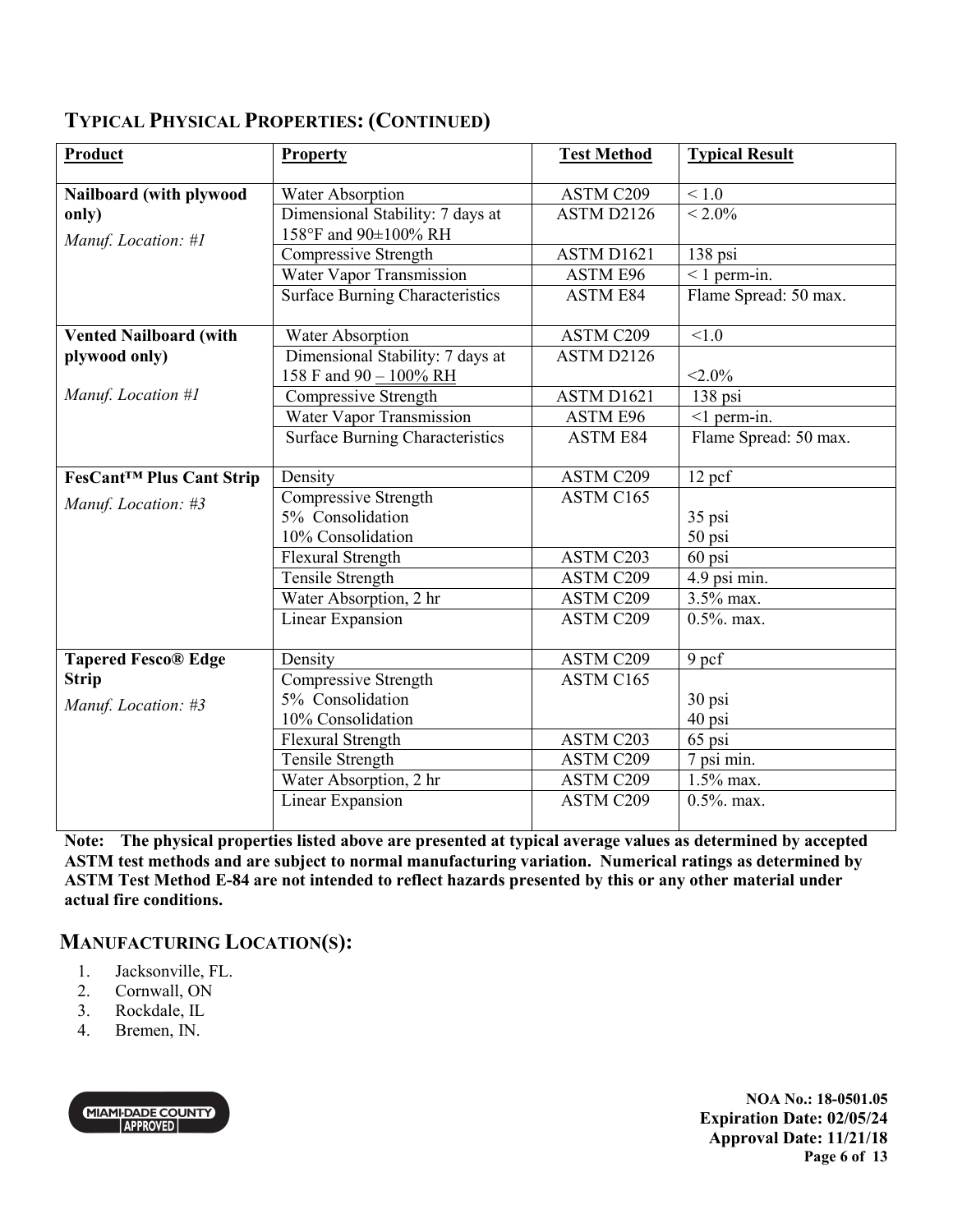## **EVIDENCE SUBMITTED:**

| <b>Test Agency/Identifier</b>     | <b>Name</b>        | <b>Report</b>         | <b>Date</b> |
|-----------------------------------|--------------------|-----------------------|-------------|
| FM Approvals                      | FM 4450            | J.I. 1J4A3.AM         | 04/11/85    |
|                                   | FM 4450            | J.I. 0K4A9.AM         | 10/11/85    |
|                                   | FM 4450            | J.I. 3004299 (letter) | 03/21/00    |
|                                   | <b>ASTM E 84</b>   | 3023546               | 11/04/05    |
|                                   | FM 4450            | 3037540               | 10/20/10    |
|                                   | FM 4470            | 797-07972-267         | 02/04/13    |
|                                   | FM 4470            | 3017543               | 03/05/04    |
|                                   | FM 4470            | 3034810               | 09/10/09    |
| <b>PRI Construction Materials</b> | ASTM C 728         | JMC-104-02-01         | 01/11/13    |
| Technologies, LLC                 | ASTM C 728         | JMC-120-02-01         | 07/24/13    |
|                                   | ASTM C 728         | JMC-121-02-01         | 07/24/13    |
|                                   | ASTM C 728         | JMC-122-02-01         | 07/24/13    |
|                                   | <b>ASTM C 1289</b> | JMC-172-02-01         | 02/06/14    |
|                                   | <b>ASTM C 1289</b> | JMC-172-02-02         | 02/06/14    |
|                                   | <b>ASTM C 1289</b> | JMC-177-02-01         | 10/31/14    |
|                                   | <b>ASTM C 1289</b> | JMC-175-02-01         | 10/30/14    |
|                                   | <b>TAS 110</b>     | JMC-207-02-02         | 10/29/14    |
| Intertek                          | <b>ASTM E 84</b>   | 100982457SAT-001A     | 12/14/12    |
|                                   | <b>ASTME 84</b>    | 101050452SAT-001B     | 02/26/13    |
|                                   | <b>ASTME 84</b>    | 101050452SAT-001C     | 02/26/13    |
|                                   | <b>ASTME 84</b>    | 101050452SAT-001E     | 02/26/13    |
|                                   | <b>ASTME 84</b>    | 101050452SAT-001F     | 02/26/13    |
|                                   | <b>ASTM E 84</b>   | 101175749SAT-001A     | 05/30/13    |
|                                   | <b>ASTM E 84</b>   | 101295654SAT-001A     | 08/19/13    |
|                                   | <b>ASTM E 84</b>   | 101793764SAT-001A     | 09/09/14    |
|                                   | <b>ASTME 84</b>    | 101793764SAT-001B     | 09/09/14    |
| UL LLC                            | <b>UL 790</b>      | R10167                | 10/16/18    |

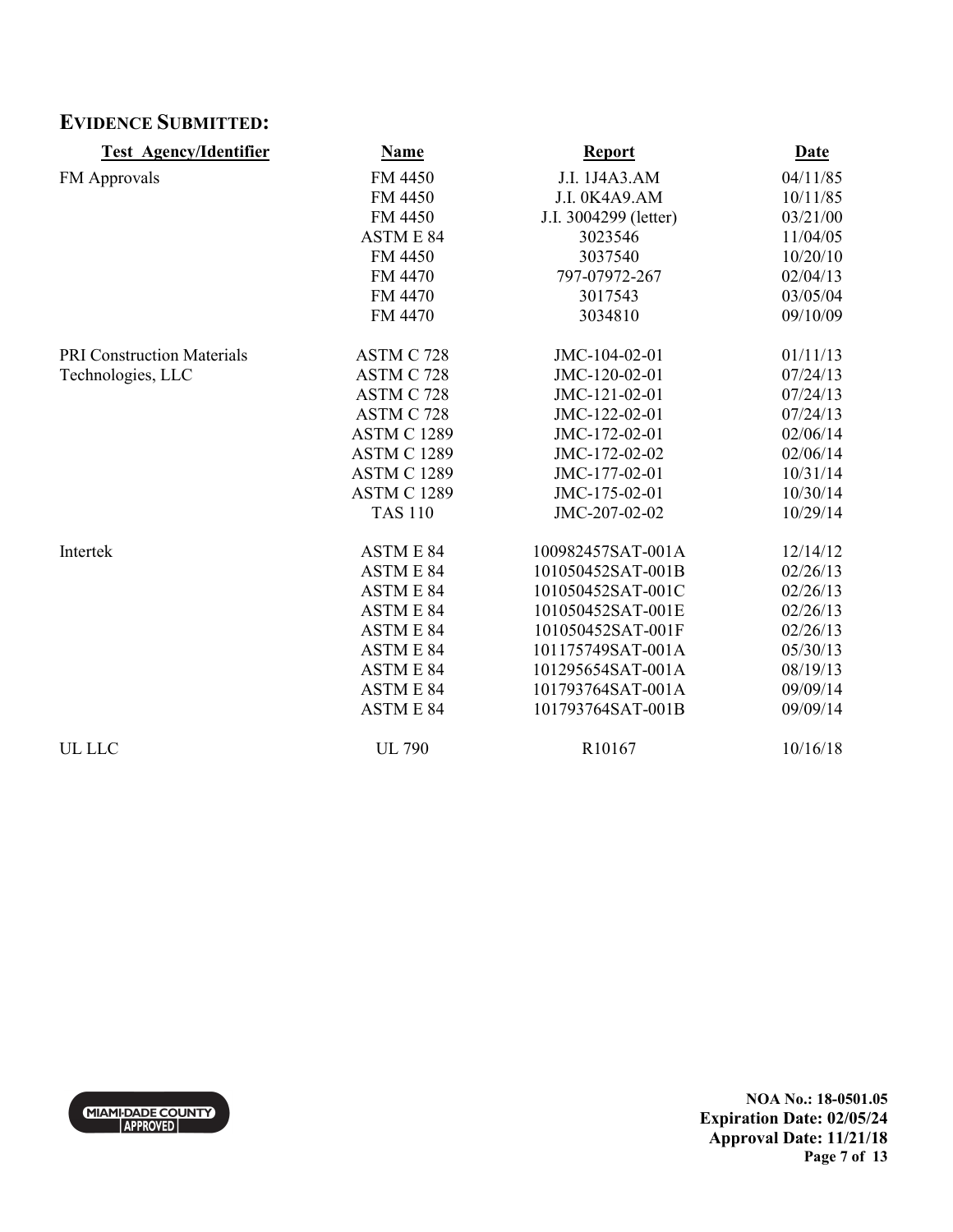## **TRADE NAMES OF PRODUCTS MANUFACTURED OR LABELED BY APPLICANT:**

| Tradename:                     | <b>ENRGY 3 25 PSI and Tapered ENRGY 3 25 PSI, ValuTherm 25 PSI and Tapered</b>                                                                                                                                                                                                                                                                                                                                                                                                                                                                                                                                                                                                                                                                                                                                                                                                                                                   |
|--------------------------------|----------------------------------------------------------------------------------------------------------------------------------------------------------------------------------------------------------------------------------------------------------------------------------------------------------------------------------------------------------------------------------------------------------------------------------------------------------------------------------------------------------------------------------------------------------------------------------------------------------------------------------------------------------------------------------------------------------------------------------------------------------------------------------------------------------------------------------------------------------------------------------------------------------------------------------|
|                                | ValuTherm 25 PSI, R-Panel 25 PSI and Tapered R-Panel 25 PSI                                                                                                                                                                                                                                                                                                                                                                                                                                                                                                                                                                                                                                                                                                                                                                                                                                                                      |
| Thickness:                     | $0.5" - 4.1" (12.5-104 mm)$                                                                                                                                                                                                                                                                                                                                                                                                                                                                                                                                                                                                                                                                                                                                                                                                                                                                                                      |
| Board Size(s)                  | $4'$ x 4' (1.2 x 1.2 m) and 4' x 8' (1.2 x 2.4 m)                                                                                                                                                                                                                                                                                                                                                                                                                                                                                                                                                                                                                                                                                                                                                                                                                                                                                |
| Core:                          | Polyisocyanurate foam                                                                                                                                                                                                                                                                                                                                                                                                                                                                                                                                                                                                                                                                                                                                                                                                                                                                                                            |
| Facers:                        | Fiberglass reinforced felt or fiberglass felt                                                                                                                                                                                                                                                                                                                                                                                                                                                                                                                                                                                                                                                                                                                                                                                                                                                                                    |
| Decks:<br>Special Application: | Concrete, Cementitious Wood Fiber, Steel, Wood, Lightweight Concrete, Gypsum<br>Tapered or flat boards. Multilayer systems may have a first or second layer of ENRGY 3,<br>ValuTherm, or R-Panel tapered or flat followed by a top layer of ENRGY 3, ValuTherm, or<br>R-Panel tapered or flat. Maximum thicknesses 12 in. (305 mm). All layers may be<br>mechanically fastened through the top layer when the top layer is minimum 1.4 in. (36 mm)<br>thick, or the bottom layer may be secured with hot asphalt at an application rate of 25 lbs./sq.<br>$(1.2 \text{ kg/m}^2)$ or mechanically fastened with subsequent layers adhered with hot asphalt at an<br>application rate of 25 lbs./sq. (1.2 kg/m <sup>2</sup> ). When a fully adhered single-ply roof cover is used,<br>the top layer insulation is minimum is $0.5$ in. $(13 \text{ mm})$ thick, otherwise minimum thickness of<br>top layer is $1.4$ in $(36$ mm). |
|                                |                                                                                                                                                                                                                                                                                                                                                                                                                                                                                                                                                                                                                                                                                                                                                                                                                                                                                                                                  |
| Tradename:                     | <b>ENRGY 3 and Tapered ENRGY 3, ValuTherm and Tapered ValuTherm, R-Panel and</b>                                                                                                                                                                                                                                                                                                                                                                                                                                                                                                                                                                                                                                                                                                                                                                                                                                                 |
|                                | <b>Tapered R-Panel</b>                                                                                                                                                                                                                                                                                                                                                                                                                                                                                                                                                                                                                                                                                                                                                                                                                                                                                                           |
| Thickness:                     | $0.5" - 4.1" (12.5-104 mm)$                                                                                                                                                                                                                                                                                                                                                                                                                                                                                                                                                                                                                                                                                                                                                                                                                                                                                                      |
| Board Size(s)                  | $4' \times 4'$ (1.2 x 1.2 m) and $4' \times 8'$ (1.2 x 2.4 m)                                                                                                                                                                                                                                                                                                                                                                                                                                                                                                                                                                                                                                                                                                                                                                                                                                                                    |
| Core:<br>Facers:               | Polyisocyanurate foam<br>Fiberglass reinforced felt or fiberglass felt                                                                                                                                                                                                                                                                                                                                                                                                                                                                                                                                                                                                                                                                                                                                                                                                                                                           |

MIAMI-DADE COUNTY

**NOA No.: 18-0501.05 Expiration Date: 02/05/24 Approval Date: 11/21/18 Page 8 of 13**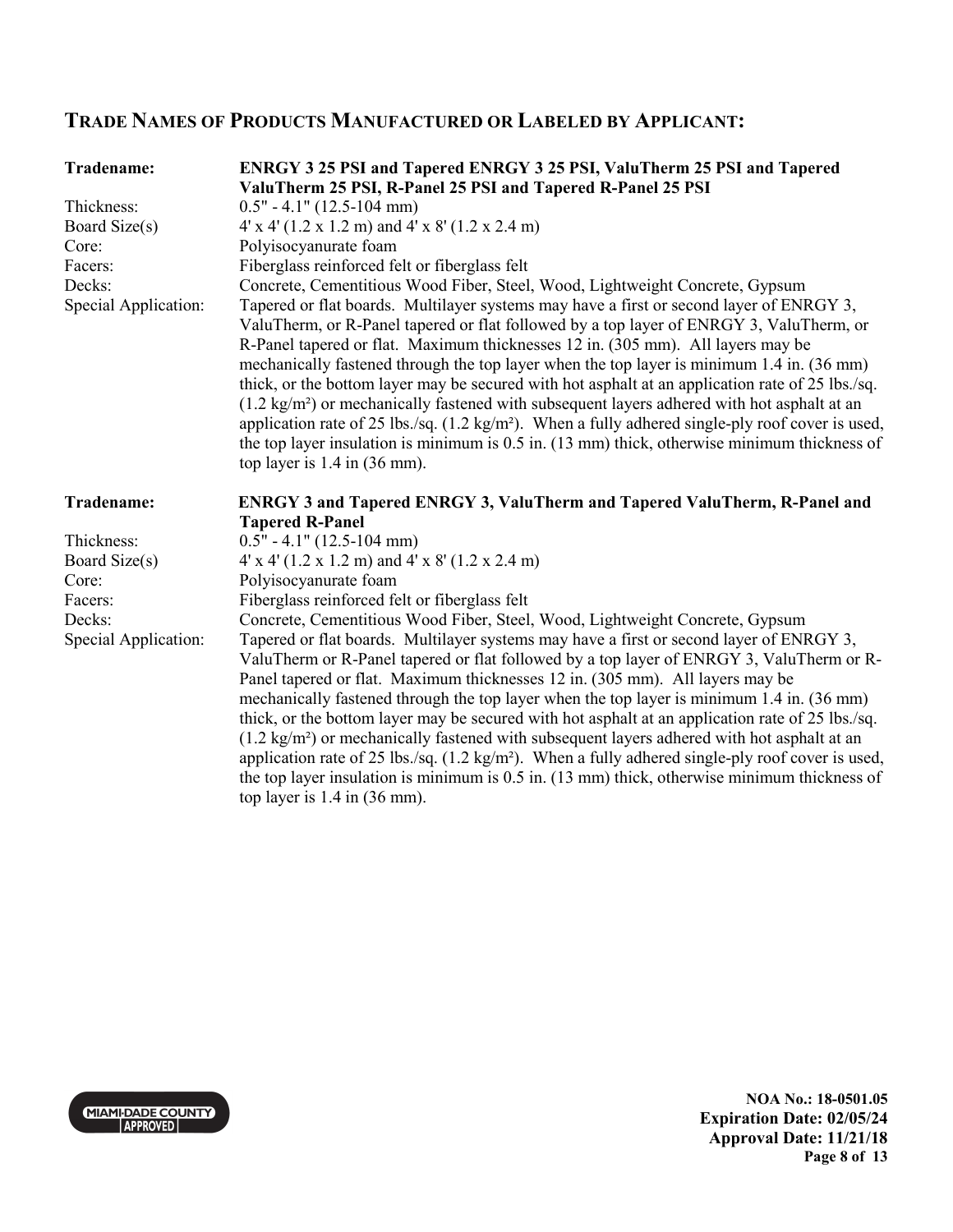| Tradename:<br>Thickness:<br>Board Size(s)<br>Core:<br>Facers:<br>Decks:<br>Special Application: | <b>ENRGY 3.E and Tapered ENERGY 3.E</b><br>$1.0" - 4.5" (25.4 - 114 mm)$<br>$4'$ x $4'$ (1.2 x 1.2 m) and $4'$ x $8'$ (1.2 x 2.4 m)<br>Polyisocyanurate foam<br><b>Glass Reinforced</b><br>Concrete, Cementitious Wood Fiber, Steel, Wood, Lightweight Concrete, Gypsum<br>Tapered or flat boards. Multilayer systems may have a first or second layer of ENRGY 3,<br>ValuTherm, or R-Panel tapered or flat followed by a top layer of ENRGY 3, ValuTherm, or<br>R-Panel tapered or flat. Maximum thicknesses 12 in. (305 mm). All layers may be<br>mechanically fastened through the top layer when the top layer is minimum 1.4 in. (36 mm)<br>thick, or the bottom layer may be secured with hot asphalt at an application rate of 25 lbs./sq.<br>$(1.2 \text{ kg/m}^2)$ or mechanically fastened with subsequent layers adhered with hot asphalt at an<br>application rate of 25 lbs./sq. $(1.2 \text{ kg/m}^2)$ . When a fully adhered single-ply roof cover is used,<br>the top layer insulation is minimum is 0.5 in. (13 mm) thick, otherwise minimum thickness of<br>top layer is $1.4$ in $(36 \text{ mm})$ . |
|-------------------------------------------------------------------------------------------------|-------------------------------------------------------------------------------------------------------------------------------------------------------------------------------------------------------------------------------------------------------------------------------------------------------------------------------------------------------------------------------------------------------------------------------------------------------------------------------------------------------------------------------------------------------------------------------------------------------------------------------------------------------------------------------------------------------------------------------------------------------------------------------------------------------------------------------------------------------------------------------------------------------------------------------------------------------------------------------------------------------------------------------------------------------------------------------------------------------------------------|
| Tradename:                                                                                      | <b>ENRGY 3 FR and Tapered ENRGY 3 FR, ENRGY 3 FR 25 PSI and Tapered ENRGY 3</b><br><b>FR 25 PSI</b>                                                                                                                                                                                                                                                                                                                                                                                                                                                                                                                                                                                                                                                                                                                                                                                                                                                                                                                                                                                                                     |
| Thickness:                                                                                      | $1.0" - 4.5" (25-114 mm)$                                                                                                                                                                                                                                                                                                                                                                                                                                                                                                                                                                                                                                                                                                                                                                                                                                                                                                                                                                                                                                                                                               |
| Board Size(s)                                                                                   | $4' \times 4'$ (1.2 x 1.2 m) and $4' \times 8'$ (1.2 x 2.4 m)                                                                                                                                                                                                                                                                                                                                                                                                                                                                                                                                                                                                                                                                                                                                                                                                                                                                                                                                                                                                                                                           |
| Core:                                                                                           | Polyisocyanurate foam                                                                                                                                                                                                                                                                                                                                                                                                                                                                                                                                                                                                                                                                                                                                                                                                                                                                                                                                                                                                                                                                                                   |
| Facers:                                                                                         | Inorganic coated glass fiber reinforced on top $\&$ bottom; bottom face is premium coated for<br>combustable decks                                                                                                                                                                                                                                                                                                                                                                                                                                                                                                                                                                                                                                                                                                                                                                                                                                                                                                                                                                                                      |
| Decks:<br>Special Application:                                                                  | Concrete, Cementitious Wood Fiber, Steel, Wood, Lightweight Concrete, Gypsum, Recover<br>None.                                                                                                                                                                                                                                                                                                                                                                                                                                                                                                                                                                                                                                                                                                                                                                                                                                                                                                                                                                                                                          |
| Tradename:<br>Thickness:                                                                        | <b>ENRGY 3 Plus<sup>™</sup> and Tapered ENRGY 3 Plus™</b><br>$1.5" - 4.1" (38-104 mm)$                                                                                                                                                                                                                                                                                                                                                                                                                                                                                                                                                                                                                                                                                                                                                                                                                                                                                                                                                                                                                                  |
| Board Size(s)<br>Core:                                                                          | $4' \times 4'$ (1.2 x 1.2 m) and $4' \times 8'$ (1.2 x 2.4 m)<br>Polyisocyanurate foam                                                                                                                                                                                                                                                                                                                                                                                                                                                                                                                                                                                                                                                                                                                                                                                                                                                                                                                                                                                                                                  |
| Facers:<br>Decks:<br>Special Application:                                                       | Wood fiber 0.5 in. (13 mm), top; fiberglass reinforced felt on the other side.<br>Concrete, Cementitious Wood Fiber, Steel, Wood, Lightweight Concrete, Gypsum, Recover<br>Multilayer systems may have a first or second layer of ENRGY 3, ValuTherm, or R-Panel<br>tapered or flat, followed by a top layer of ENRGY 3 Plus. Maximum total thickness is 12 in<br>(305 mm). See ENRGY 3 for securement                                                                                                                                                                                                                                                                                                                                                                                                                                                                                                                                                                                                                                                                                                                  |
| Tradename:                                                                                      | ENRGY 3 <sup>®</sup> AGF and Tapered ENRGY 3 <sup>®</sup> AGF, ENRGY 3 <sup>®</sup> AGF 25 PSI and Tapered<br>ENRGY 3 <sup>®</sup> AGF 25 PSI, ValuTherm <sup>™</sup> AGF or Tapered ValuTherm™,<br>ValuTherm™ AGF 25 PSI or Tapered ValuTherm™ AGF 25 PSI                                                                                                                                                                                                                                                                                                                                                                                                                                                                                                                                                                                                                                                                                                                                                                                                                                                              |
| Thickness:                                                                                      | $1.0" - 4.5" (25-114 mm)$                                                                                                                                                                                                                                                                                                                                                                                                                                                                                                                                                                                                                                                                                                                                                                                                                                                                                                                                                                                                                                                                                               |
| Board Size(s)                                                                                   | $4' \times 4'$ (1.2 x 1.2 m) and $4' \times 8'$ (1.2 x 2.4 m)                                                                                                                                                                                                                                                                                                                                                                                                                                                                                                                                                                                                                                                                                                                                                                                                                                                                                                                                                                                                                                                           |
| Core:                                                                                           | Polyisocyanurate foam                                                                                                                                                                                                                                                                                                                                                                                                                                                                                                                                                                                                                                                                                                                                                                                                                                                                                                                                                                                                                                                                                                   |
| Facers:                                                                                         | Uncoated polymer bonded glass fiber reinforced on top & bottom.                                                                                                                                                                                                                                                                                                                                                                                                                                                                                                                                                                                                                                                                                                                                                                                                                                                                                                                                                                                                                                                         |
| Decks:                                                                                          | Concrete, Cementitious Wood Fiber, Steel, Wood, Lightweight Concrete, Gypsum, Recover                                                                                                                                                                                                                                                                                                                                                                                                                                                                                                                                                                                                                                                                                                                                                                                                                                                                                                                                                                                                                                   |
| Special Application:                                                                            | Tapered or flat boards. Fesco Board or 1/2" Retro-Fit Board is installed over insulation with<br>hot membrane systems.                                                                                                                                                                                                                                                                                                                                                                                                                                                                                                                                                                                                                                                                                                                                                                                                                                                                                                                                                                                                  |



**NOA No.: 18-0501.05 Expiration Date: 02/05/24 Approval Date: 11/21/18 Page 9 of 13**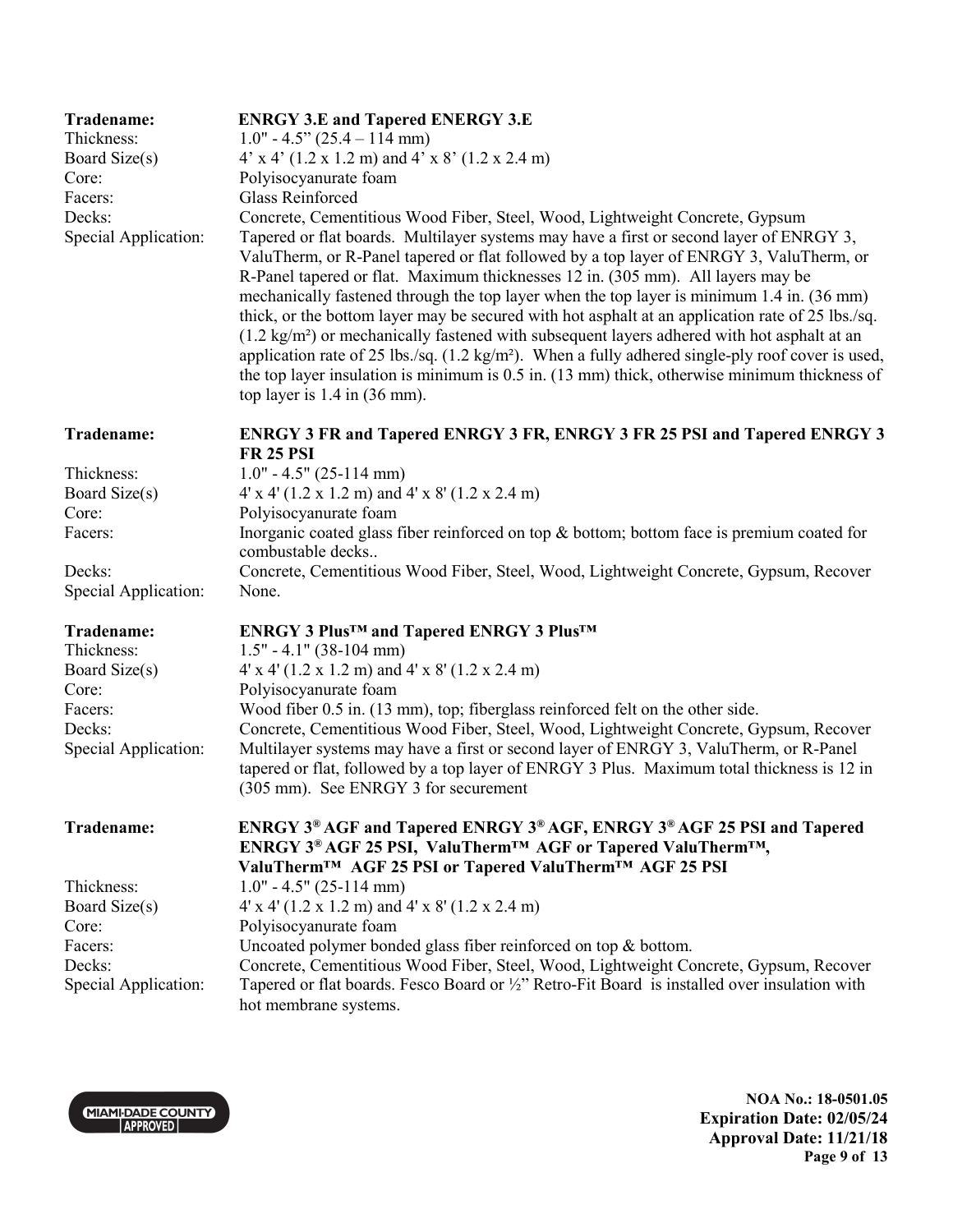| Tradename:                                                                                      | ENRGY 3 <sup>®</sup> CGF and Tapered ENRGY 3 <sup>®</sup> CGF, ENRGY 3 <sup>®</sup> CGF 25 PSI and Tapered<br>ENRGY 3 <sup>®</sup> CGF 25 PSI, ValuTherm <sup>™</sup> CGF or Tapered ValuTherm™ CGF,<br>ValuTherm™ CGF 25 PSI or Tapered ValuTherm™ CGF 25 PSI                                                                                                                                                                                                                                                                                                                        |
|-------------------------------------------------------------------------------------------------|---------------------------------------------------------------------------------------------------------------------------------------------------------------------------------------------------------------------------------------------------------------------------------------------------------------------------------------------------------------------------------------------------------------------------------------------------------------------------------------------------------------------------------------------------------------------------------------|
| Thickness:<br>Board Size(s)<br>Core:<br>Facers:<br>Decks:<br>Special Application:               | $1.0" - 4.5" (25-114 mm)$<br>$4'$ x 4' (1.2 x 1.2 m) and 4' x 8' (1.2 x 2.4 m)<br>Polyisocyanurate foam<br>Inorganic coated glass fiber reinforced on top $\&$ bottom.<br>Concrete, Cementitious Wood Fiber, Steel, Wood, Lightweight Concrete, Gypsum<br>Tapered or flat boards.                                                                                                                                                                                                                                                                                                     |
| Tradename:                                                                                      | <b>ENRGY 3 Foil Faced and Tapered ENRGY 3 Foil Faced,</b><br><b>ENRGY 3 Foil Faced 25 PSI and Tapered ENRGY 3 Foil Faced 25 PSI</b>                                                                                                                                                                                                                                                                                                                                                                                                                                                   |
| Thickness:<br>Board Size(s)<br>Core:<br>Facers:<br>Decks:<br>Special Application:               | $1.0" - 4.0" (25.4-101.6 mm)$<br>$4' \times 4'$ (1.2 x 1.2 m) and $4' \times 8'$ (1.2 x 2.4 m)<br>Polyisocyanurate foam<br>Tri-laminated foil facer on both sides.<br>Concrete, Cementitious Wood Fiber, Steel, Wood, Lightweight Concrete, Gypsum, Recover<br>Tapered or flat boards.                                                                                                                                                                                                                                                                                                |
| Tradename:<br>Thickness:                                                                        | <b>Fesco® Board &amp; Tapered Fesco® Board</b><br>Homogeneous: 3/4", 1", 1.5" (19, 25, 38 mm)<br>Laminated: 1.5", 2", 3" (38, 51, 76 mm). Laminated Fesco consists of two layers of Fesco<br>laminated together.                                                                                                                                                                                                                                                                                                                                                                      |
| Board Size(s)<br>Core:<br>Facers:                                                               | $2'$ x 4' (0.6 x 1.2 m) and 4' x 4' (1.2 x 1.2 m)<br><b>Expanded Mineral Fiber</b><br>None.                                                                                                                                                                                                                                                                                                                                                                                                                                                                                           |
| Decks:<br>Special Application:                                                                  | Concrete, Cementitious Wood Fiber, Steel, Wood, Lightweight Concrete, Gypsum, Recover<br>Tapered Fesco contains a built-in taper of $1/8$ or $\frac{1}{4}$ in per ft (10 or 20 mm per m) and may be<br>used interchangeably with Fesco. Tapered Fesco must be used over a min. 3/4" (19 mm) Fesco<br>when installed over steel decks.                                                                                                                                                                                                                                                 |
| Tradename:<br>Thickness:<br>Board Size(s)<br>Core:<br>Facers:<br>Decks:<br>Special Application: | <b>Fesco® Board HD</b><br>1" (25 mm)<br>$4'$ x $4'$ (1.2 x 1.2 m)<br><b>Expanded Mineral Fiber</b><br>None.<br>Concrete, Cementitious Wood Fiber, Steel, Wood, Lightweight Concrete, Gypsum, Recover<br>None.                                                                                                                                                                                                                                                                                                                                                                         |
| Tradename:<br>Thickness:<br>Board Size(s)<br>Core:<br>Facers:<br>Decks:<br>Special Application: | <b>FescoFoam and Tapered Fesco Foam</b><br>$1.5" - 4.1" (38-104 mm)$<br>$4'$ x 4' (1.2 x 1.2 m) and 4' x 8' (1.2 x 2.4 m)<br>Polyisocyanurate foam<br>Perlite 0.5 in. (13 mm), top or bottom; fiber reinforced organic or glass felt on the other side.<br>Concrete, Cementitious Wood Fiber, Steel, Wood, Lightweight Concrete, Gypsum<br>Multilayer systems may have a first or second layer of ENRGY 3, ValuTherm, or R-Panel<br>tapered or flat, followed by a top layer of Fesco Foam tapered or flat. Maximum total<br>thickness is 12 in (305 mm). See ENRGY 3 for securement. |

MIAMI-DADE COUNTY

**NOA No.: 18-0501.05 Expiration Date: 02/05/24 Approval Date: 11/21/18 Page 10 of 13**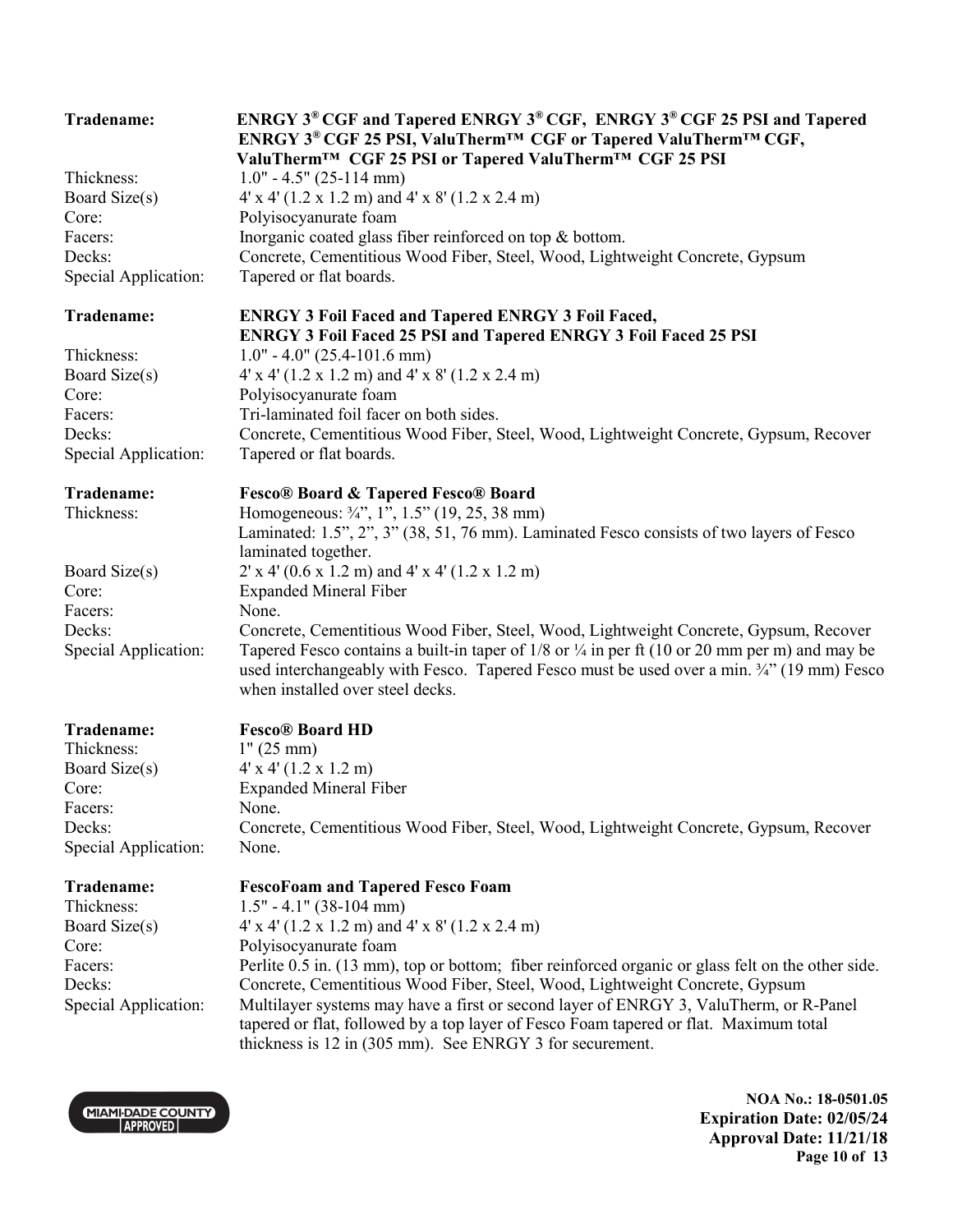| Tradename:           | Retro-Fit <sup>®</sup> Board <sup>TM</sup>                                            |
|----------------------|---------------------------------------------------------------------------------------|
| Thickness:           | $\frac{1}{2}$ " (13 mm)                                                               |
| Board Size(s)        | $2'$ x 4' (0.6 x 1.2 m), 4' x 4' (1.2 x 1.2 m) and 4' x 8' (1.2 x 2.4 m)              |
| Core:                | <b>Expanded Mineral Fiber</b>                                                         |
| Facers:              | None                                                                                  |
| Decks:               | Concrete, Cementitious Wood Fiber, Steel, Wood, Lightweight Concrete, Gypsum, Recover |
| Special Application: | For recover construction only or as top layer over an Approved insulation.            |

Facers: None

#### **Tradename: DuraBoard™**

Thickness:  $\frac{1}{2}$  – 1" (13-25 mm) Board Size(s) 4' x 4' (1.2 x 1.2 m) and 4' x 8' (1.2 x 2.4 m) Core: Expanded Mineral Fiber Decks: Concrete, Cementitious Wood Fiber, Steel, Wood, Lightweight Concrete, Gypsum, Recover Special Application: <sup>1</sup>/<sub>2</sub>" (13 mm) for concrete or recover construction only or as top cover board over an Approved insulation

**Tradename: DuraFoam™ and Tapered DuraFoam™** Thickness: 1.5" - 4" (38-102 mm) Board Size(s)  $4' \times 4' (1.2 \times 1.2 \text{ m})$  and  $4' \times 8' (1.2 \times 2.4 \text{ m})$ Core: Polyisocyanurate foam Facers: DuraBoard 0.5 in. (13 mm) top; glass fiber reinforced organic felt on bottom. Decks: Concrete, Cementitious Wood Fiber, Steel, Wood, Lightweight Concrete, Gypsum, Recover Special Application: Multilayer systems may have a first or second layer of ENRGY 3, ValuTherm, or R-Panel tapered or flat, followed by a top layer of Fesco Foam tapered or flat. Maximum total thickness is 12 in (305 mm). See ENRGY 3 for securement.

Thickness:

**Tradename: Invinsa™ Roof Board**  Board Size(s)  $4' \times 4' (1.2 \times 1.2 \text{ m})$  and  $4' \times 8' (1.2 \times 2.4 \text{ m})$ Core: High density polyisocyanurate Facers: Glass fiber, uncoated Decks: Concrete, Cementitious Wood Fiber, Steel, Wood, Lightweight Concrete, Gypsum, Recover Special Application: None.

| Tradename:                     | Invinsa <sup>™</sup> FR Roof Board                                                                                                                 |
|--------------------------------|----------------------------------------------------------------------------------------------------------------------------------------------------|
| Thickness:                     | $\frac{1}{4}$                                                                                                                                      |
| Board Size(s)                  | $4' \times 4'$ (1.2 x 1.2 m) and 4' x 8' (1.2 x 2.4 m)                                                                                             |
| Core:                          | High density polyisocyanurate                                                                                                                      |
| Facers:                        | Mineral coated Glass fiber reinforced on top $\&$ bottom, bottom facer is premium coated for<br>combustible decks                                  |
| Decks:<br>Special Application: | Concrete, Cementitious Wood Fiber, Steel, Wood, Lightweight Concrete, Gypsum, Recover<br>Premium Tan Facer must be oriented downward on roof deck. |



**NOA No.: 18-0501.05 Expiration Date: 02/05/24 Approval Date: 11/21/18 Page 11 of 13**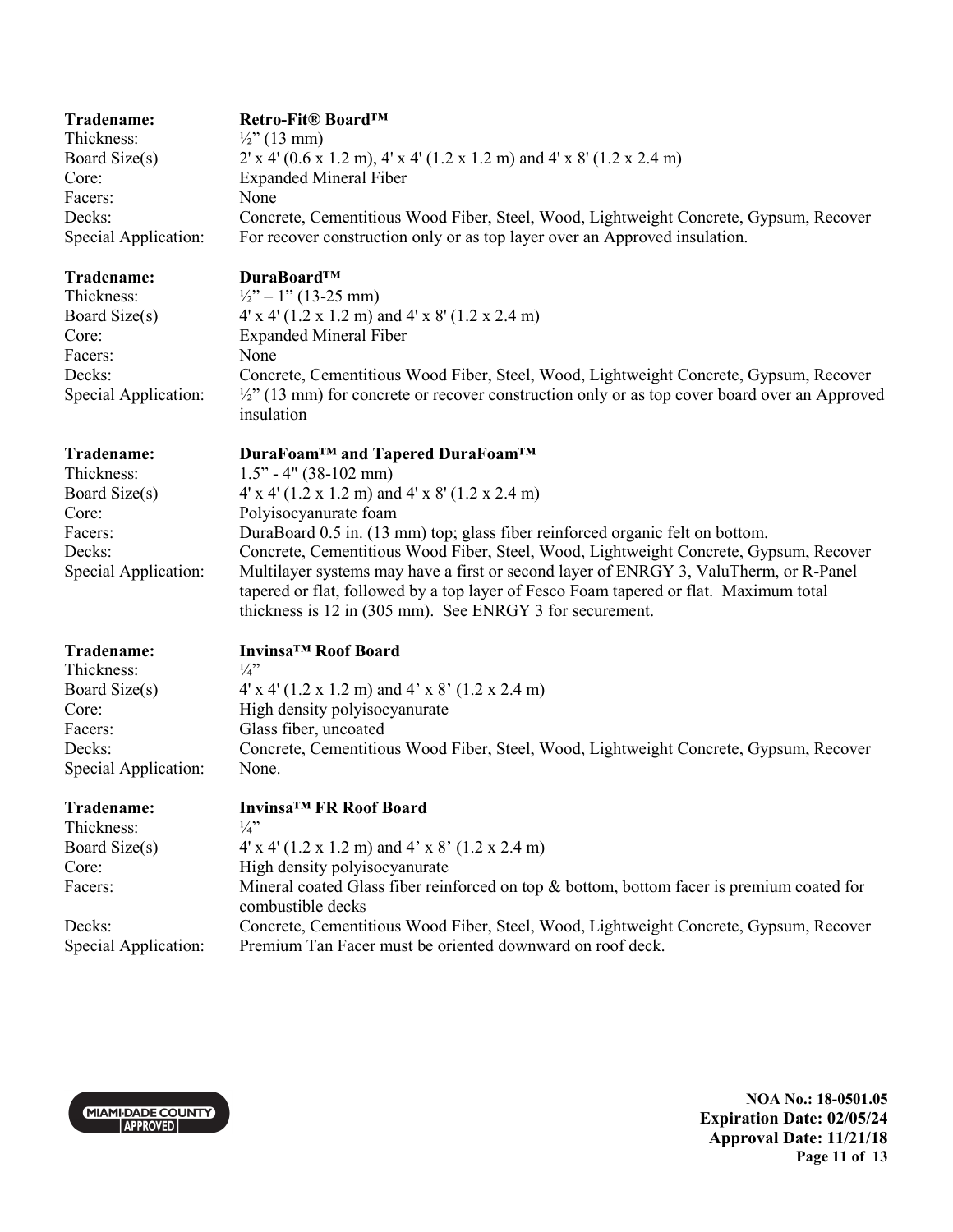| Tradename:<br>Thickness:<br>Board Size(s)<br>Core:<br>Facers:<br>Decks:<br>Special Application: | Invinsa <sup>™</sup> Foam and Tapered Invinsa™ Foam<br>$\frac{1}{4}$ "<br>$4' \times 4'$ (1.2 x 1.2 m) and 4' x 8' (1.2 x 2.4 m)<br>Polyisocyanurate foam<br>Mineral coated Glass fiber reinforced on top & bottom<br>Concrete, Cementitious Wood Fiber, Steel, Wood, Lightweight Concrete, Gypsum, Recover<br>Tapered or flat boards.                                                                                                                       |
|-------------------------------------------------------------------------------------------------|--------------------------------------------------------------------------------------------------------------------------------------------------------------------------------------------------------------------------------------------------------------------------------------------------------------------------------------------------------------------------------------------------------------------------------------------------------------|
| Tradename:<br>Thickness:<br>Board Size(s)<br>Core:<br>Facers:<br>Decks:<br>Special Application: | <b>RetroPlus Roof Board</b><br>$\frac{1}{2}$ "<br>$2'$ x 4' (0.6 x 1.2 m), 4' x 4' (1.2 x 1.2 m) and 4' x 8' (1.2 x 2.4 m)<br><b>Expanded Perlite and Cellulosic fibers</b><br>TopLoc® coating on top<br>Concrete, Cementitious Wood Fiber, Steel, Wood, Lightweight Concrete, Gypsum, Recover<br>For new construction as a top layer over Retro-Fit® Board™ or other Approved insulation, or<br>as a separator or recover board in re-roofing applications. |
| Tradename:<br>Thickness:<br>Board Size(s)<br>Core:<br>Facers:<br>Decks:<br>Special Application: | <b>Nailboard and Vented Nailboard</b><br>$2^{\prime\prime} - 4.5^{\prime\prime}$ (51 – 114 mm), Vented: $2.5^{\prime\prime} - 5.5^{\prime\prime}$ (64 – 140 mm)<br>47-1/2" x 95-1/2" (1.2 x 2.4 m), Vented: 4' x 8' (1.2 x 2.4 m)<br>Polyisocyanurate foam<br>CDX Plywood reinforced on top $\&$ glass fiber reinforced on bottom<br>Concrete, Cementitious Wood Fiber, Steel, Wood, Lightweight Concrete, Gypsum, Recover<br>None.                          |
| Tradename:<br>Board Size(s)<br>Core:<br>Facers:<br>Special Application:                         | <b>FesCant™ Plus Cant Strip</b><br>$1''$ x 3"(2.5 x 7.6 cm), $1''$ x 4"(2.5 x 10.2 cm), $1.5''$ x 4"(3.8 x 10.2 cm) and 1.5' x " (3.8 x<br>$12.7$ cm)<br><b>Expanded Perlite</b><br>None.<br>Accessory product. Refer to Johns Manville's current published application guidelines.                                                                                                                                                                          |
| Tradename:<br>Board Size(s)<br>Core:<br>Facers:<br>Special Application:                         | <b>Tapered Fesco® Edge Strip</b><br>$0.5$ " x $6$ " $(1.3 \times 15.2 \text{ cm})$ , $0.5$ " x $12$ " $(1.3 \times 30.5 \text{ cm})$ , $1$ " x $12$ " $(2.5 \times 30.5 \text{ cm})$ ,<br>1.5" x 12"(3.8 x 30.5 cm) and 1.5' x 18" (3.8 x 45.7 cm)<br><b>Expanded Perlite</b><br>None.<br>Accessory product. Refer to Johns Manville's current published application guidelines                                                                              |



**NOA No.: 18-0501.05 Expiration Date: 02/05/24 Approval Date: 11/21/18 Page 12 of 13**